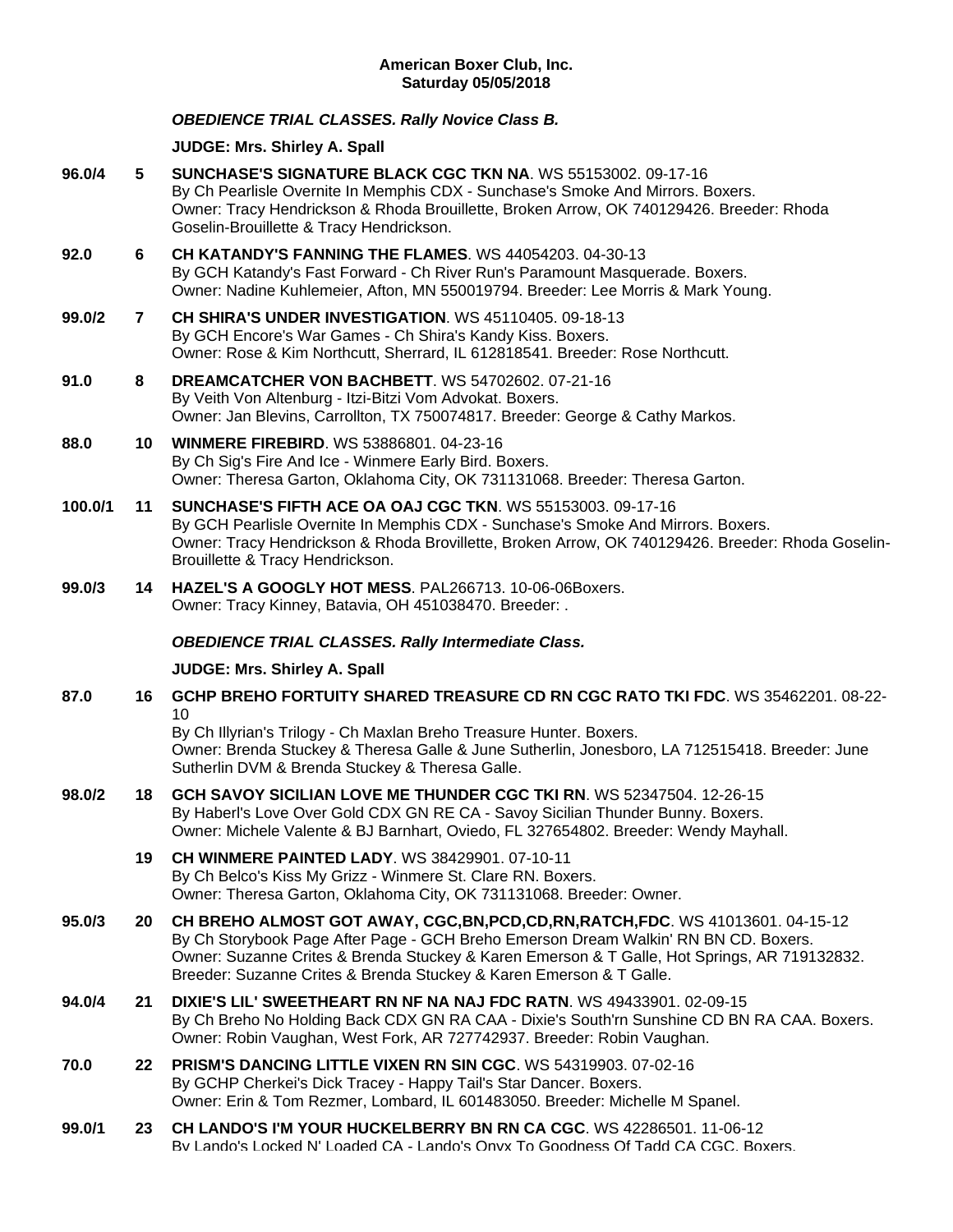Owner: Trish Olinghouse & Dean Olinghouse, Neosho, MO 648502061. Breeder: Trish Olinghouse & Donna Doane.

# *OBEDIENCE TRIAL CLASSES. Rally Advanced Class B.*

## **JUDGE: [Mrs. Shirley A. Spall](http://www.infodog.com/show/judge/jdgprofile.htm?jn=39543)**

**96.0/4 24 [TEALCREST'S BECK AND CALL UDX OM1 MX MXJ RN](http://www.infodog.com/my/drlookup2.htm?makc=WS%2040917801&mdog=Tealcrest%27s+Beck+And+Call+UDX+OM1+MX+MXJ+RN&wins=all)**. WS 40917801. 03-12-12 By Ch Tealcrest's Luck Of The Irish CD RA AX MXJ NF CA - Miro-Tealcrests What's UR Name RN CA. Boxers. Owner: Mary Nee & Jill Hootman, Fairview Hts, IL 622083521. Breeder: Jill C Hootman & Robin Kennedy. **100.0/1 25 [MACH SUNCHASE'S RUNNING THE RED UD RAE2 MXG MJS OF CA CGCA BN](http://www.infodog.com/my/drlookup2.htm?makc=WS%2035563706&mdog=MACH+Sunchase%27s+Running+The+Red+UD+RAE2+MXG+MJS+OF+CA+CGCA+BN&wins=all)**. WS 35563706. 10- 14-10 By GCH Breezewood's Lord Of Wystmont CDX RA - Sunchase's Little Black Dress UDX RA AX AXJ CA OF OM1 CGCA. Boxers. Owner: Tracy L Hendrickson & Rhoda Brouillette, Broken Arrow, OK 74012. Breeder: Tracy Hendrickson. **84.0 27 [OLYMPIC'S TAKE IT AWAY CD PCD BN RE CA CGCA CGCU TKN](http://www.infodog.com/my/drlookup2.htm?makc=WS%2049995002&mdog=Olympic%27s+Take+It+Away+CD+PCD+BN+RE+CA+CGCA+CGCU+TKN&wins=all)**. WS 49995002. 02-20-15 By Ch Oak Knoll's Justice For All - Olympic's What Can I Say?. Boxers. Owner: Debora & Randall Hall & Julie Wilmore, Louisville, KY 402226645. Breeder: Julie Wilmore & Claudia Parsons. **98.0/3 28 [XCALIBUR VON BACHBETT](http://www.infodog.com/my/drlookup2.htm?makc=WS%2041461305&mdog=Xcalibur+Von+Bachbett&wins=all)**. WS 41461305. 05-24-12 By Adonis Vom Grand Kevin - Icke Vom Silvertbach. Boxers. Owner: Jan Blevins, Carrollton, TX 750074817. Breeder: Cathy & George Markos. **99.0/2 29 [CH 4M'S SHAME ON ME CD RN OJ OF CGC](http://www.infodog.com/my/drlookup2.htm?makc=WS%2051377704&mdog=Ch+4M%27s+Shame+On+Me+CD+RN+OJ+OF+CGC&wins=all)**. WS 51377704. 08-09-15 By GCH CherKei's Dick Tracey - GCH Cinnibon N 4M's Shameless. Boxers. Owner: Todd & Sherry Buchla, Marietta, GA 300641224. Breeder: Suzanne & Alfred Rodriguez & Bonnie Wagaman. *OBEDIENCE TRIAL CLASSES. Rally Excellent Class B.* **JUDGE: [Mrs. Shirley](http://www.infodog.com/show/judge/jdgprofile.htm?jn=39543) A. Spall 99.0/2 25 [MACH SUNCHASE'S RUNNING THE RED UD RAE2 MXG MJS OF CA CGCA BN](http://www.infodog.com/my/drlookup2.htm?makc=WS%2035563706&mdog=MACH+Sunchase%27s+Running+The+Red+UD+RAE2+MXG+MJS+OF+CA+CGCA+BN&wins=all)**. WS 35563706. 10- 14-10 By GCH Breezewood's Lord Of Wystmont CDX RA - Sunchase's Little Black Dress UDX RA AX AXJ CA OF OM1 CGCA. Boxers. Owner: Tracy L Hendrickson & Rhoda Brouillette, Broken Arrow, OK 74012. Breeder: Tracy Hendrickson. **89.0/4 27 [OLYMPIC'S TAKE IT AWAY CD PCD BN RE CA CGCA CGCU TKN](http://www.infodog.com/my/drlookup2.htm?makc=WS%2049995002&mdog=Olympic%27s+Take+It+Away+CD+PCD+BN+RE+CA+CGCA+CGCU+TKN&wins=all)**. WS 49995002. 02-20-15 By Ch Oak Knoll's Justice For All - Olympic's What Can I Say?. Boxers. Owner: Debora & Randall Hall & Julie Wilmore, Louisville, KY 402226645. Breeder: Julie Wilmore & Claudia Parsons. **79.0 28 [XCALIBUR VON BACHBETT](http://www.infodog.com/my/drlookup2.htm?makc=WS%2041461305&mdog=Xcalibur+Von+Bachbett&wins=all)**. WS 41461305. 05-24-12 By Adonis Vom Grand Kevin - Icke Vom Silvertbach. Boxers. Owner: Jan Blevins, Carrollton, TX 750074817. Breeder: Cathy & George Markos. **89.0/3 30 [KACEE'S CRIME OF PASSION @ TEALCREST BN CD RA OA NAJ DN](http://www.infodog.com/my/drlookup2.htm?makc=WS%2045403604&mdog=KaCee%27s+Crime+Of+Passion+@+Tealcrest+BN+CD+RA+OA+NAJ+DN&wins=all)**. WS 45403604. 10-26-13 By Dizara's Wicked Game CDX BN RA - Bella Vom Schattenboxen BN RN. Boxers. Owner: Jill Hootman, Clarksville, TN 370405513. Breeder: Karen Suarez. **80.0 31 [DEBLYN GOTTA BE A BLACKNBLUE BN RA CGC AXJ AX CD](http://www.infodog.com/my/drlookup2.htm?makc=WS%2045881507&mdog=DebLyn+Gotta+Be+A+BlackNBlue+BN+RA+CGC+AXJ+AX+CD&wins=all)**. WS 45881507. 12-02-13 By Ch Storybook Page After Page - Ch Peprhl Life's A Dance With DebLyn VCD2 BN GN RE TDX HT PT. Boxers. Owner: Caitlyn Owens, Luther, IA 50152. Breeder: Debra Owens & Caitlyn Owens & Sue Ann Thompson. **75.0 32 [DEBLYN INDOMITABLE SPIRIT CD BN RA TD PT CGC](http://www.infodog.com/my/drlookup2.htm?makc=WS%2045881502&mdog=DebLyn+Indomitable+Spirit+CD+BN+RA+TD+PT+CGC&wins=all)**. WS 45881502. 12-02-13 By Ch Storybook Page After Page - Ch Peprhl Life's A Dance With DebLyn VCD1 BN GN RE TDX HT PT. Boxers.